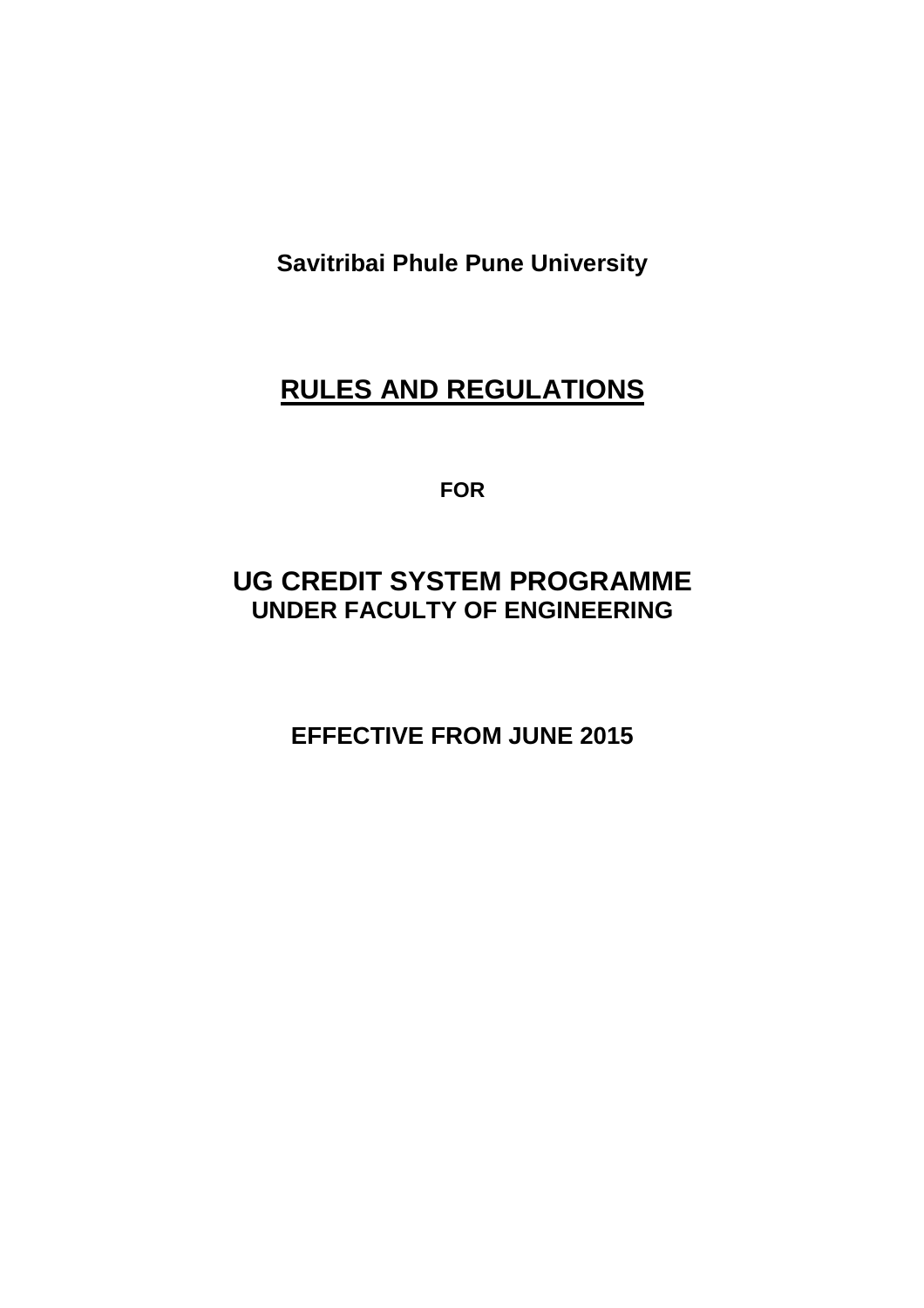## **PREFACE:**

In a bid to fine tune our technical education system to the global standards & practices, the Credit-Grade based performance and assessment system will be implemented with effect from June 2015 onwards for all the Under Graduate Programmes (UG) under the Faculty of Engineering, University of Pune, starting with First Year.

With the advent of technology and ever-changing expectations from the Industry and Society, it has become imperative to relook at the structure and subject contents of various UG courses to make it contemporary and relevant.

As per the decision by the authorities of University of Pune the faculty of Engineering has prepared the credit system and structure. The revised course is of 190 credits and 1 credit is equivalent to 15 hours. Assessments in credit system consist of A) In-semester continuous assessment and B) End-semester assessment for the Theory head and Term Work/ Practical / Oral / Presentation at the end of the semester for Practical, Oral, Seminar and Project Head.

The faculty of Engineering has shouldered the idea of incorporating latest advances in Science and technology and equip the subject/syllabus contents with latest and relevant topics and know-hows. Accordingly the new structure and syllabi are being introduced, to be implemented from **the academic year 2015-16** from First Year and it will continue for subsequent years. The rules governing the programmes shall be as given below with suffix R, followed by the rule number.

- All UG programmes, under Faculty of Engineering shall be offered with credit system.
- All the B.E. programmes running under the Faculty of Engineering will be of four years duration.
- The total no. of credits required for the completion of the programme is 190 credits.
- One credit is equivalent to 15 hours.
- A student is required to earn 190 credits in a minimum period of eight semesters.

#### **1. UG Programme Structure**:

 Each B.E. / B. Tech. programme is of 4 years duration. The minimum total no. of credits requirement for each programme is 190. In the structure, the credits are distributed over 8 semesters. The open elective included, gives the student a wide choice of subjects from other programmes. The Credit structure for B E programme is given below in table 1.

| <b>Course Work</b>               |      | <b>Credits</b> |      |      |      |      |      |      |       |
|----------------------------------|------|----------------|------|------|------|------|------|------|-------|
|                                  | Sem- | Sem-           | Sem- | Sem- | Sem- | Sem- | Sem- | Sem- | Total |
|                                  |      | 2              | 3    | 4    | 5    | 6    |      | 8    |       |
| Mandatory Subjects <sup>\$</sup> | 19   | 19             | 20   | 20   | 18   | 18   | 10   | 6    | 130   |
| <b>Elective Subjects</b>         |      |                |      |      |      |      | 6    | 6    | 12    |
| <b>Lab Courses</b>               | 6    | 6              | 5    | 5    | 5    |      |      |      | 39    |
| Seminar                          |      |                |      |      |      |      |      |      |       |
| <b>Project Work</b>              |      |                |      |      |      |      | 2    | 6    | 8     |
| Total                            | 25   | 25             | 25   | 25   | 23   | 23   | 22   | 22   | 190   |

**TABLE -1** Credit structure for B E programme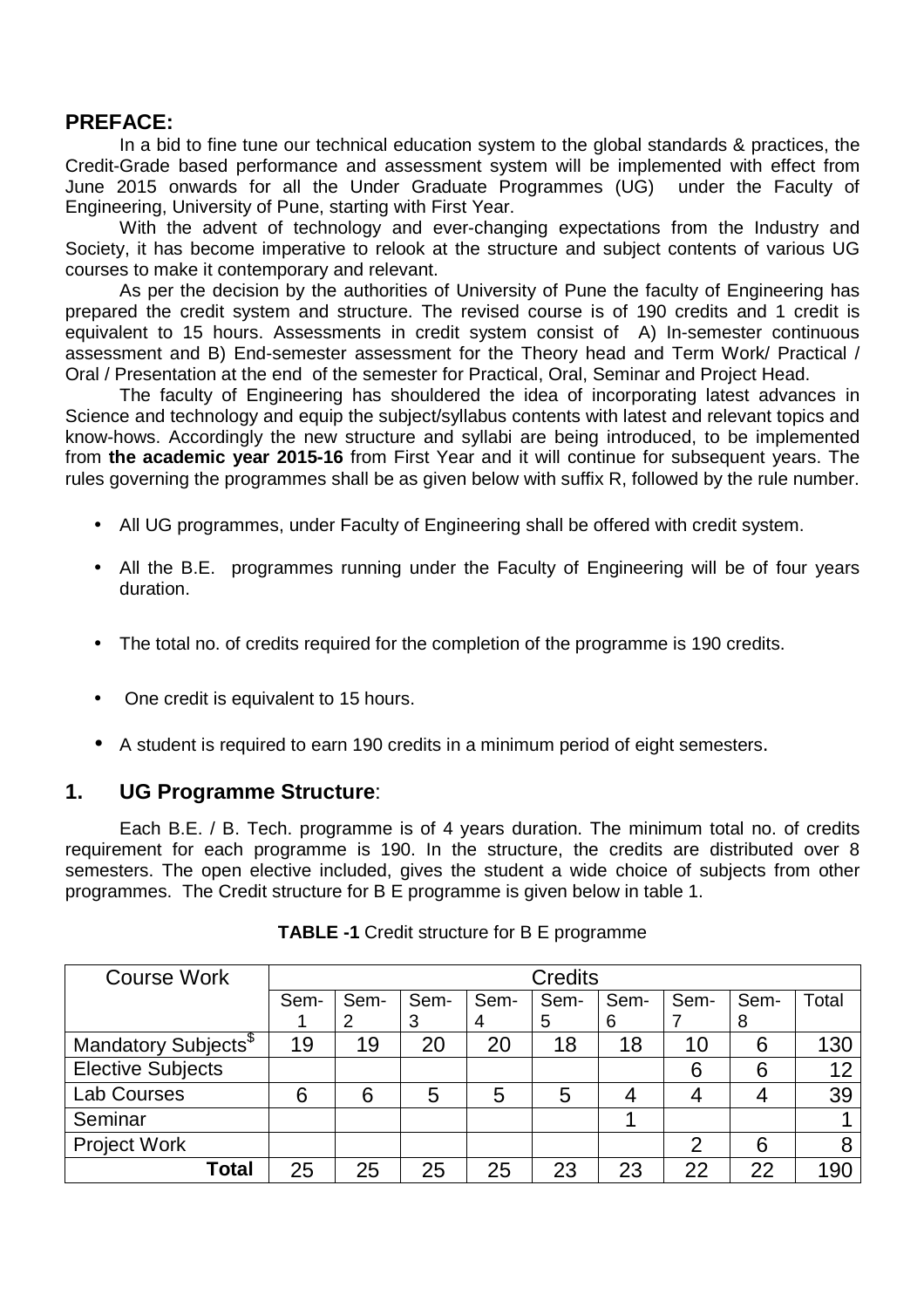\$ : Mandatory subjects of first, second and third semester must include at least 40 credits for Engineering Physics, Engineering Chemistry, Engineering Mathematics, social science and soft skills

In addition to above credits, there should be audit courses in semester five, six and seven to develop the various skills.

The detail structure is given in Tables

|   |                    |                            |                             |              | <b>Weekly Work Load (in Hrs)</b> |                          |                                           | <b>Semester Examination Scheme of Marks</b> |                          |                 |                          |                      | <b>Credit</b> |
|---|--------------------|----------------------------|-----------------------------|--------------|----------------------------------|--------------------------|-------------------------------------------|---------------------------------------------|--------------------------|-----------------|--------------------------|----------------------|---------------|
|   |                    |                            |                             |              |                                  |                          |                                           | <b>Theory</b>                               |                          |                 |                          |                      | S             |
|   | Code               | <b>Subjects</b>            | <b>Short</b><br><b>Name</b> | Lecture<br>s | <b>Tutorials</b>                 | <b>PR/DRG</b>            | In-<br><b>Semes</b><br>ter<br><b>Exam</b> | End-<br><b>Semest</b><br>er<br><b>Exam</b>  | TW                       | <b>PR</b>       | <b>OR</b>                | Max.<br><b>Marks</b> |               |
|   | 107001             | Theory-1                   |                             | 4            | 1                                | $\overline{\phantom{0}}$ | 50                                        | 50                                          | 25                       |                 | —                        | 125                  | 5             |
| # | 107002/<br>107009. | Theory-2                   |                             | 4            |                                  | $\overline{c}$           | 50                                        | 50                                          | 25                       |                 |                          | 125                  | $4 + 1$       |
|   | 110003             | Theory-3                   |                             | 3            | —                                | $\overline{c}$           | $\overline{\phantom{m}}$                  |                                             | $\overline{\phantom{0}}$ | $50*$           |                          | 50                   | $3 + 1$       |
| # | 103004/<br>104012  | Theory-4                   |                             | 3            | —                                | $\overline{c}$           | 50                                        | 50                                          | 25                       |                 |                          | 125                  | $3 + 1$       |
|   | 101005             | Theory-5                   |                             | 3            | —                                | 2                        | 50                                        | 50                                          | 25                       | $\qquad \qquad$ | $\overline{\phantom{m}}$ | 125                  | $3 + 1$       |
|   | 102006             | Practical-1                |                             |              | —                                | $\overline{c}$           | 50                                        | 50                                          | $\overline{\phantom{0}}$ |                 | $\overline{\phantom{m}}$ | 100                  | $1+1$         |
|   | 111007             | Practical-2                |                             |              | -                                | 2                        | $\overline{\phantom{m}}$                  | $\overline{\phantom{0}}$                    | 50                       |                 | $\overline{\phantom{m}}$ | 50                   | $\mathbf{1}$  |
|   |                    | <b>Total of Semester I</b> |                             | 18           |                                  | 12                       | 250                                       | 250                                         | 150                      | 50              | $\overline{\phantom{0}}$ | 700                  | 25            |

**TABLE -2 Structure for Semester-1** 

|  | <b>TABLE - 3 Structure for Semester-2</b> |  |
|--|-------------------------------------------|--|
|--|-------------------------------------------|--|

|   |                    |                             |                             |                | <b>Weekly Work Load (in Hrs)</b> |                |                                           | <b>Semester Examination Scheme of Marks</b> |     |           |                          |                      | <b>Credit</b> |
|---|--------------------|-----------------------------|-----------------------------|----------------|----------------------------------|----------------|-------------------------------------------|---------------------------------------------|-----|-----------|--------------------------|----------------------|---------------|
|   |                    |                             |                             |                |                                  |                |                                           | <b>Theory</b>                               |     |           |                          |                      | s             |
|   | Code               | <b>Subjects</b>             | <b>Short</b><br><b>Name</b> | Lecture<br>s   | <b>Tutorials</b>                 | PR/DRG         | In-<br><b>Semes</b><br>ter<br><b>Exam</b> | End-<br><b>Semest</b><br>er<br><b>Exam</b>  | TW  | <b>PR</b> | <b>OR</b>                | Max.<br><b>Marks</b> |               |
|   | 107008             | Theory-1                    |                             | 4              |                                  |                | 50                                        | 50                                          |     |           | —                        | 100                  | 4             |
| # | 107009/<br>107002  | Theory-2                    |                             | $\overline{4}$ |                                  | $\overline{c}$ | 50                                        | 50                                          | 25  |           | $\overline{\phantom{0}}$ | 125                  | $4 + 1$       |
|   | 110010             | Theory-3                    |                             | 3              |                                  | $\overline{2}$ | $\overline{\phantom{0}}$                  |                                             |     | $50*$     | $\overline{\phantom{m}}$ | 50                   | $3 + 1$       |
|   | 101011             | Theory-4                    |                             | 4              |                                  | 2              | 50                                        | 50                                          | 25  |           |                          | 125                  | $4 + 1$       |
| # | 103012/<br>104004. | Theory-5                    |                             | 3              |                                  | $\overline{2}$ | 50                                        | 50                                          | 25  |           | $\overline{\phantom{m}}$ | 125                  | $3 + 1$       |
|   | 102013             | Practical-1                 |                             | 1              |                                  | $\mathfrak{2}$ | 50                                        | 50                                          | 25  |           | $\qquad \qquad$          | 125                  | $1 + 1$       |
|   | 102014             | Practical-2                 |                             |                |                                  | $\mathfrak{2}$ |                                           |                                             | 50  |           |                          | 50                   | 1             |
|   |                    | <b>Total of Semester II</b> |                             | 19             |                                  | 12             | 250                                       | 250                                         | 150 | 50        |                          | 700                  | 25            |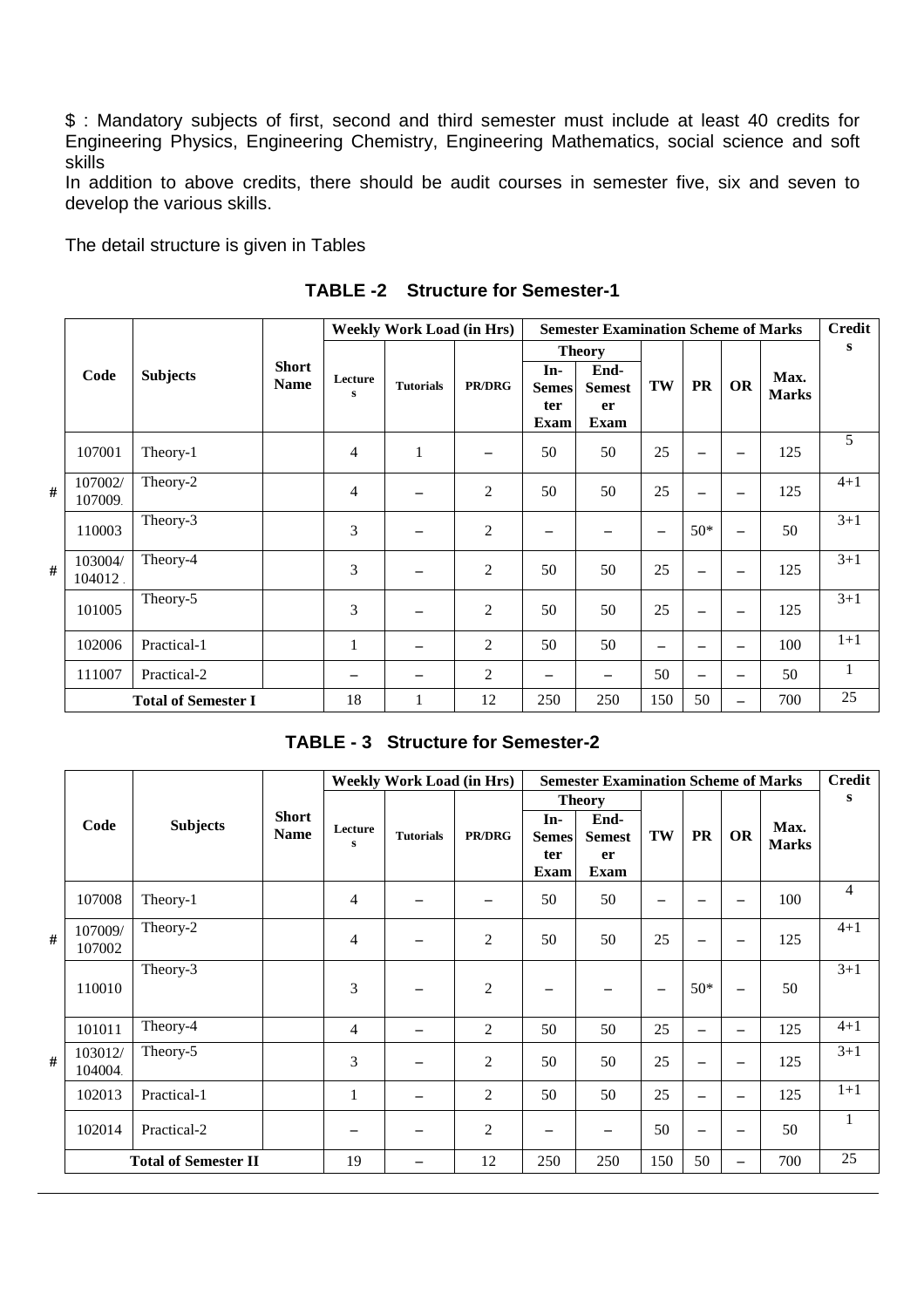| <b>Subject Head</b>   | Duration/week | -ln      | End-     | Practical/Oral | Term         | <b>Credits</b> |
|-----------------------|---------------|----------|----------|----------------|--------------|----------------|
|                       |               | semester | semester | Exam           | Work         |                |
|                       |               | Exam     | Exam     |                | <b>Marks</b> |                |
| Theory                | 20            | 250      | 250      |                | 100          | 20             |
| <b>Practical/Oral</b> | 10            |          |          | 150            |              | 5              |
| Total                 | 30            | 250      | 250      | 150            | 100          | 25             |

## **TABLE -4 Structure for Semester-3**

## **TABLE -5 Structure for Semester-4**

| <b>Subject Head</b> | Duration/week | -ln      | End-     | <b>Practical/Oral</b> | Term         | <b>Credits</b> |
|---------------------|---------------|----------|----------|-----------------------|--------------|----------------|
|                     |               | semester | semester | Exam                  | Work         |                |
|                     |               | Exam     | Exam     |                       | <b>Marks</b> |                |
| Theory              | 20            | 250      | 250      |                       | 100          | 20             |
| Practical/Oral      | 10            |          |          | 150                   |              | 5              |
| <b>Total</b>        | 30            | 250      | 250      | 150                   | 100          | 25             |

## **TABLE -6 Structure for Semester-5**

| <b>Subject Head</b>   | Duration/week<br>(hrs) | -ln<br>semester<br>Exam | End-<br>semester<br>Exam | Practical/Oral<br>Exam | Term<br>Work<br><b>Marks</b> | <b>Credits</b> |
|-----------------------|------------------------|-------------------------|--------------------------|------------------------|------------------------------|----------------|
| Theory                | 18                     | 150                     | 350                      |                        | 100                          | 18             |
| <b>Practical/Oral</b> | 10                     |                         |                          | 150                    |                              | 5              |
| Total                 | 28                     | 150                     | 350                      | 150                    | 100                          | 23             |

## **TABLE -7 Structure for Semester-6**

| <b>Subject Head</b> | Duration/week | In-      | End-     | Practical/Oral | Term         | Credits |
|---------------------|---------------|----------|----------|----------------|--------------|---------|
|                     |               | semester | semester | Exam           | Work         |         |
|                     |               | Exam     | Exam     |                | <b>Marks</b> |         |
| Theory              | 18            | 150      | 350      |                | 100          | 18      |
| Practical/Oral      |               |          |          | 100            |              |         |
| Seminar             |               |          |          | 50             |              |         |
| Total               | 27            | 150      | 350      | 150            | 100          | 23      |

#### **TABLE -8 Structure for Semester-7**

| <b>Subject Head</b> | Duration/week | In-      | End-     | Practical/Oral | Term         | Credits |
|---------------------|---------------|----------|----------|----------------|--------------|---------|
|                     | (hrs)         | semester | semester | Exam           | <b>Work</b>  |         |
|                     |               | Exam     | Exam     |                | <b>Marks</b> |         |
| Theory              | 16            | 150      | 350      | $\blacksquare$ | 100          | 16      |
| Practical/Oral      | 8             |          |          | 100            |              |         |
| Project             |               |          |          | 50             |              | ⌒       |
| <b>Total</b>        | 26            | 150      | 350      | 150            | 100          | 22      |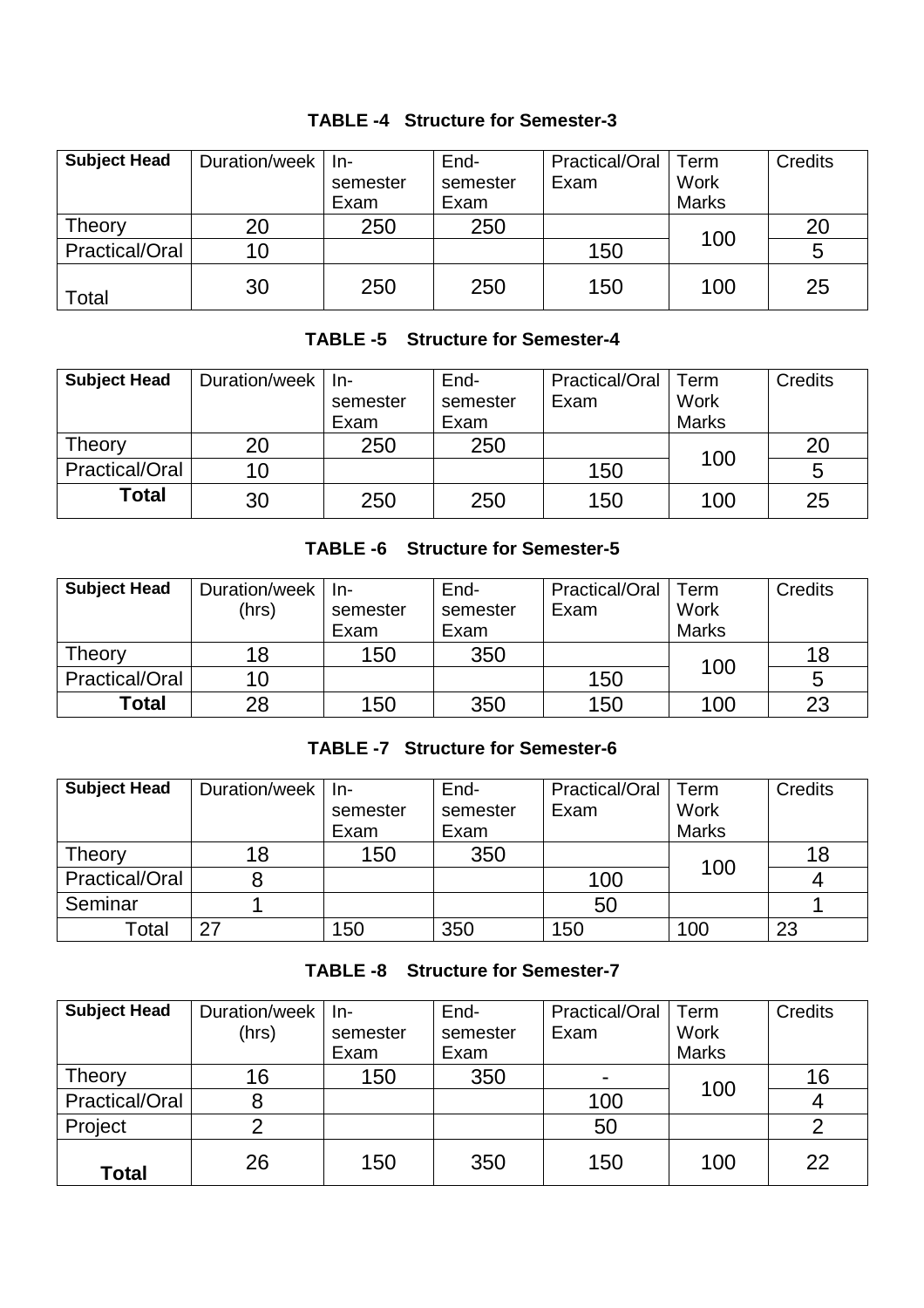| <b>Subject Head</b>   | Duration/week   In- |          | End-     | Practical/Oral | Term         | <b>Credits</b> |
|-----------------------|---------------------|----------|----------|----------------|--------------|----------------|
|                       |                     | semester | semester | Exam           | Work         |                |
|                       |                     | Exam     | Exam     |                | <b>Marks</b> |                |
| Theory                | 12                  | 120      | 280      | ۰              | 100          | 12             |
| <b>Practical/Oral</b> |                     |          |          | 100            |              |                |
| Project               | O                   |          |          | 100            | 50           | 6              |
| <b>Total</b>          | 26                  | 120      | 280      | 200            | 150          | 22             |

## **TABLE -9 Structure for Semester-8**

 **Note: Semester 1 and semester 2 will be part of First Year of Engineering (FE) Semester 3 and semester 4 will be part of Second Year of Engineering (SE) Semester 5 and semester 6 will be part of Third Year of Engineering (TE) Semester 7 and semester 8 will be part of Final Year of Engineering (BE)** 

#### **Practicals/Lab. Work:**

The laboratory work will be based on completion of assignments confined to the courses of that semester.

#### **SEMINAR:**

Shall be on state of the art topic of student's own choice approved by an authority. The student shall submit the duly certified seminar report in standard format, for satisfactory completion of the work by the concerned Guide and head of the department/institute.

#### **PROJECT WORK**:

The project work shall be based on the knowledge acquired by the student during the graduation and preferably it should meet and contribute towards the needs of the society. The project aims to provide an opportunity of designing and building complete system or subsystems based on area where the student likes to acquire specialized skills.

Project work in the seventh semester is an integral part of the project work. In this, the student shall complete the partial work of the project which will consist of problem statement, literature review, project overview, scheme of implementation . As a part of the progress report of Project work, the candidate shall deliver a presentation on the advancement in Technology pertaining to the selected Project topic.

. Project Work in the eighth semester, the student shall complete the remaining part of the project which will consist of the fabrication of set up required for the project, work station, conducting experiments and taking results, analysis & validation of results and conclusions.

The student shall prepare the duly certified final report of project work in standard format for satisfactory completion of the work by the concerned guide and head of the Department/Institute.

## **2. Examination Scheme:**

#### **R 2.1**

The theory examination shall be conducted in three phases for all the subjects of semesters 1-4 and two phases for the semesters 5-8. For first four semesters (Semester 1, 2, 3 and 4), the Phase-1 and Phase-2 exam are part of in-semester exam and Phase 3 is a part of end-semester exam.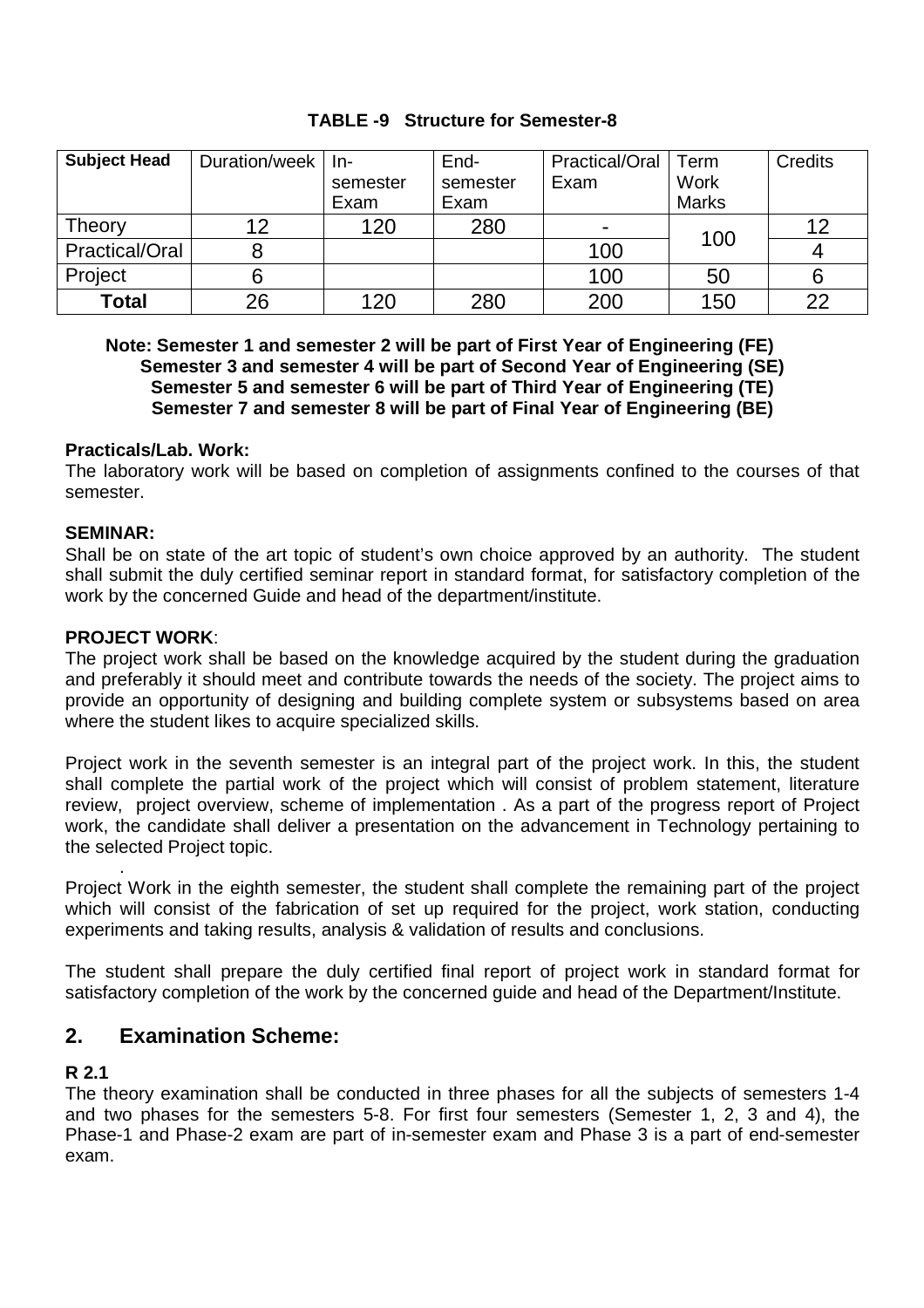## **R 2.1.1: Phases of FE and SE**

**Phase I** Online examination of 25 marks, 30 minutes duration, containing objective- multiple choice questions (MCQ) and fill in blanks; based on unit I and unit II of the subject, shall be conducted as per the schedule of the university.

**Phase II** Online examination of 25 marks, 30 minutes duration, containing objective- multiple choice questions (MCQ) ) and fill in blanks; based on unit III and unit IV of the subject, shall be conducted as per the schedule of the university.

. **Phase III** Written examination of 50 marks, 2 hours duration; based on all the six units, shall be conducted at the end of semester, as per the schedule of the university.

## **R 2.1.2: Phases of TE and BE**

#### **Phase I:**

Theory examination of 30 marks, 60/90 minutes duration based on unit I ,unit II and unit III of the subject, shall be conducted as per the schedule of the university.

#### **Phase II:**

Theory examination of 70 marks, 150/180 minutes duration, based on all the units of the subject, shall be conducted at the end of semester as per the schedule of the university.

#### **R-2.2**

For the subject of Engineering Graphics- I at FE, the mode of examination shall be manual for phase I and phase II. Phase I and phase II examinations shall be of one hour duration each. All these examinations shall be conducted as per the schedule of the University.

#### **R-2.4**

The practical examination of 50 marks, one hour duration for Fundamentals of Programming Languages- I and Fundamentals of Programming Languages-II, shall be conducted online at the end of respective semesters as per the schedule of the University.

#### **R-2.5**

The third semester (first semester of SE) Phase 1 and Phase 2 will be conducted together by considering the direct second year admissions.

## **3. Structure of Question Paper :**

## **R 3.1: For FE and SE:**

- All questions for online examinations shall be objective type with multiple choice/ fill in the blanks type questions . The weightage for each question will be of one or two marks as per the difficulty level. More or less equal weightage is to be given to every unit pertaining to the examination.
- The nature of all questions in phase III written examination shall be Fundamental, Mathematical and analytical. The weightage for the syllabus units is as in table 10 and every question will have an internal option.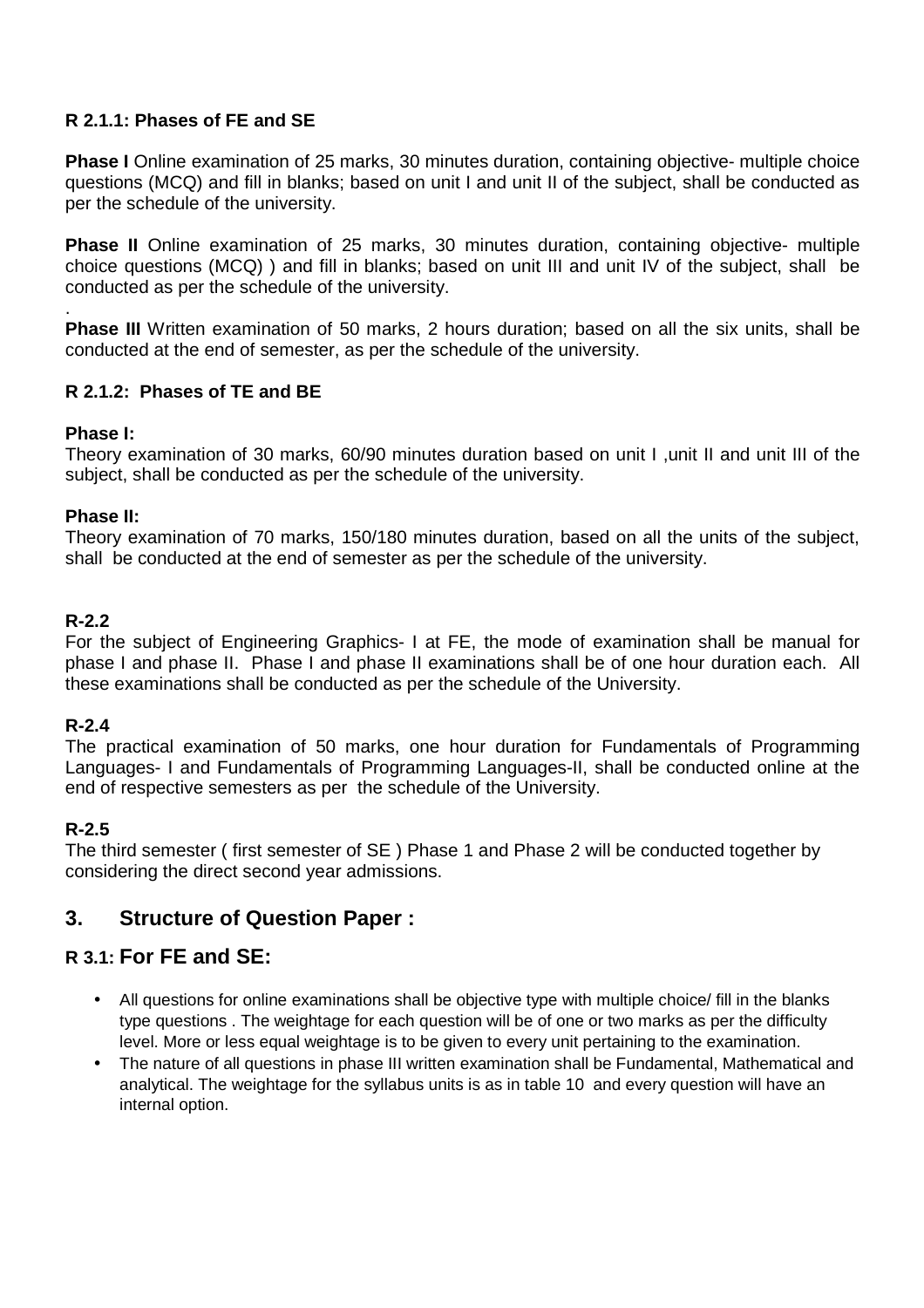#### Table 10 Unitwise weightage

| Unit               | % Weightage |
|--------------------|-------------|
| unit I & unit II   | 25%         |
| unit III & unit IV | <b>25%</b>  |
| unit V             | <b>25%</b>  |
| unit VI            | 25%         |

#### **R 3.2: For TE and BE**

- Three Units (Unit Nos. 1, 2 & 3 ) will be covered for 30 marks for Phase-1(In semester) Exam. Equal weightage will be given to all units (10 marks each).
- All the Six Units will be covered for 70 marks for Phase -2 ( End-semester ) Exam. 20 marks will be the weightage for first 3 units and 50 marks will be the weightage for Units 4,5 and 6. Question Paper will have only one section and five questions.

## **4. Assessment**

## **A. Theory**

## **R 4.1:**

• **In-Semester Examination for FE and SE:** 

Since in-semester exam for FE and SE is online, the assessment will be computer based.

• **In-Semester Examination for TE and BE:** 

Assessment will be done at the CAP Center of the College by the Expert who is appointed

as an examiner for the subject as per 32/5 panel for the In-Semester exam.

#### **R 4.2:**

#### **End-Semester Examination for FE,SE,TE and BE:**

Assessment will be done at the CAP Centre by the Expert who is appointed as an examiner for the

subject as per 32/5 panel for the End-Semester exam.

## **B. Term work:**

#### **R 4.3:**

 Term Work assessment shall be conducted for the Lab Practice, Project, tutorials and Seminar. Term work is continuous assessment based on work done, submission of work in the form of report/journal, timely completion, attendance, and understanding. It should be assessed by subject teacher of the institute for first to sixth semester and by the external examiner at seventh and eighth semester. At the end of the semester, the final grade for a Term Work shall be assigned based on the performance of the student and is to be submitted to the Savitribai Phule Pune University. A student who fails in the Term Work on account of unsatisfactory performance shall be given F grade and on the account of inadequate attendance shall be given FX grade.

## **C. Practical/Oral/Presentation :**

#### **R 4.4:**

 Practical/Oral/presentation is to be conducted and assessed jointly by internal and external examiners. The performance in the Practical/Oral/Presentation examination shall be assessed by at least one pair of examiners appointed as examiners by the Savitribai Phule Pune University. The examiners will prepare the mark / grade sheet in the format as specified by the Savitribai Phule Pune University, authenticate and seal it.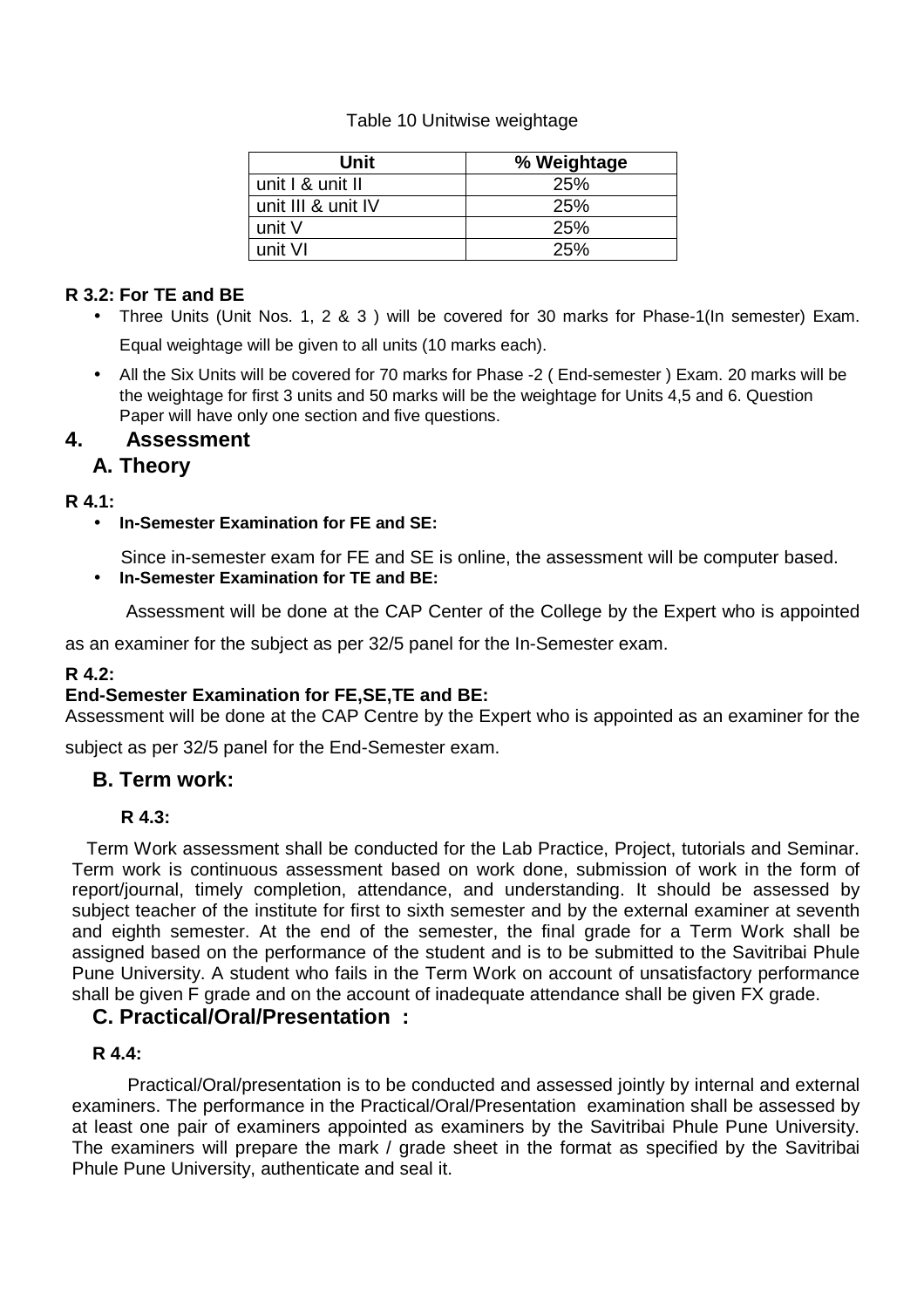## **5. RULES OF PASSING**

## **R-5.1**

To pass the term work / Practical / Oral the student has to earn Minimum of 40% marks in each head.

## **R-5.2**

To pass the Theory Subject head the student has to earn minimum of 40 per cent marks in End-Semester exam and 40 percent average marks (In-Semester marks + End-Semester marks). **R-5.3** 

The failing student can repeat the End-Semester exam to pass the head in any semester and the In-Semester exam marks will be retained as it is. Or the failing student can repeat for End-Semester exam as well as in-semester exam. for the head of Even semester in the Even semester only and for the head of Odd semester in Odd semester only for the theory head.  **R-5.4** 

To earn credits of a course (Theory/term work/practical/oral/presentation) student must pass the course with minimum passing marks/grade.

## .**R 5.5**

Student can only apply for the revaluation/Photocopying of End-Semester exam only.

## **6. RULES OF A.T.K.T.:**

**R-6.1** 

A student can register for the third semester(SE), if he/she earns minimum 50% credits of the total of first and second semesters(FE).

## **R-6.2**

A student can register for the fifth semester(TE), if he/she earns minimum 50% credits of the total of third and forth semesters(SE) and all the credits of first and second semester(FE).

## **R-6.3**

A student can register for the seventh semester(BE), if he/she earns minimum 50% credits of the total of fifth and sixth semesters(TE) and all the credits of third and forth semester(SE).

## **R-6.4**

A student will be awarded the bachelor's degree if he/she earns 190 credits and clears all the audit courses specified in the syllabus.

## **7. Assessment and Grade Point Average:**

## **R-7.1**

## **Marks/Grade/Grade Point**

 A grade is assigned to each head based on marks obtained by a student in examination of the course. The marks obtained in in-semester and end-semester examination are considered together to calculate the grade of the course. These grades, their equivalent grade points are given in Table 11.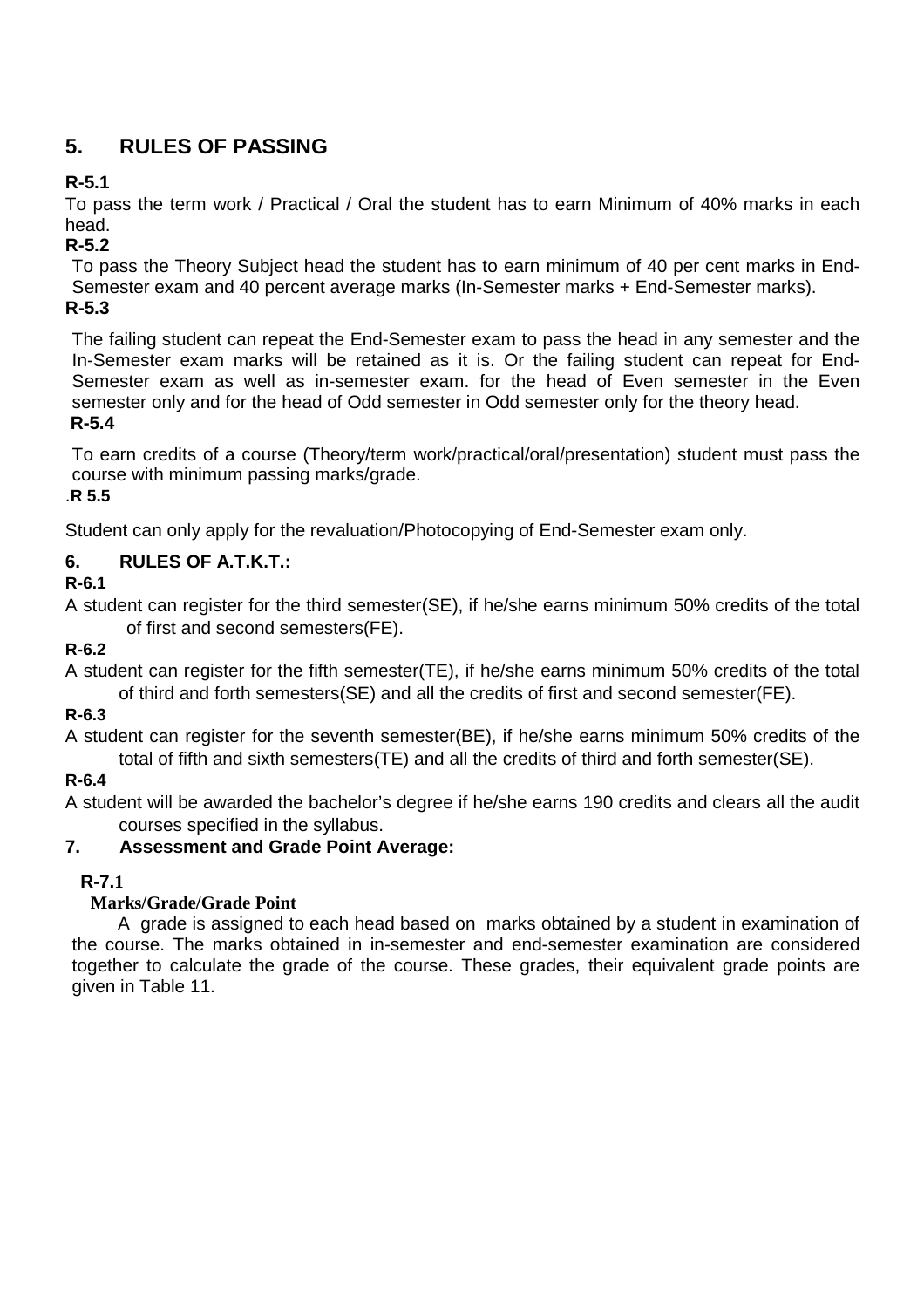| Grade     | Grade<br><b>Points</b> | Percentage of<br><b>Marks</b> | <b>Remarks</b>                             |
|-----------|------------------------|-------------------------------|--------------------------------------------|
|           |                        | <b>Obtained</b>               |                                            |
| ∩         | 10                     | 90-100                        | Outstanding                                |
| A         | 9                      | 80-89                         | Very Good                                  |
| B         | 8                      | 70-79                         | Good                                       |
| C         |                        | 60-69                         | Fair                                       |
| D         | 6                      | 50-59                         | Average                                    |
| E         | 5.                     | 40-49                         | <b>Below Average</b>                       |
| F         | 0                      | Below 40                      | Fail                                       |
| <b>AP</b> | 0                      |                               | <b>Passed Audit Course</b>                 |
| <b>FX</b> | $\Omega$               |                               | Detained, Repeat the Course                |
| Ш         | 0                      |                               | Incomplete -- Absent for Exam but continue |
|           |                        |                               | for the course                             |
| <b>PP</b> |                        |                               | Passed (Only for non credit courses)       |
| <b>NP</b> |                        |                               | Not Passed (Only for non credit courses)   |

#### **TABLE 11 Grade and Grade Point**

- **Passing Grade -**The grades **O, A, B, C**, **D**, **E** are passing grades. A candidate acquiring any one of these grades in a course shall be declared as pass. And student shall earn the credits for a course only if the student gets passing grade in that course.
- **F Grade -**The grade F shall be treated as a failure grade. The student with F grade will have to pass the concerned course by re-appearing for the examination. The student with F grade for any stage of the Project Work, will have to carry out additional work/ improvement as suggested by the examiners and re-appear for the examination.
- • **AP Grade -**The student registered for auditing a course shall be awarded the grade AP and shall be included such AP grade in the Semester grade report for that course, provided student has the minimum attendance as prescribed by the Savitribai Phule Pune University and satisfactory insemester performance and secured a passing grade in that course. No grade points are associated with this grade and performance in these courses is not accounted in the calculation of the performance indices SGPA and CGPA.
- • **FX Grade-**The grade FX in a course is awarded by the college, if a student does not maintain the minimum attendance in the Lecture / Tutorial class as prescribed by the Savitribai Phule Pune University and/or his performance during the semester is not satisfactory and/or he/she fails in the Term Work head of that course.

The student with FX grade in a given course is not permitted to take the end of semester examination in that course. Such a student will have to re-register for the course.

- **Grade II-**Grade ll shall be awarded to a candidate in a course in which he has the minimum attendance as prescribed by the University and satisfactory in-semester performance but could not appear for the end-semester examination. Such a student will have to appear in the subsequent end-semester examination.
- **PP / NP Grade -**The non-credit courses, such as Practical Training, Communication Skill, Field Visit Courses etc. shall be awarded PP/NP grades. No grade points are associated with these grades and performance in these courses is not accounted in the calculation of the performance indices SGPA and CGPA. However, the award of the degree is subject to obtain a PP grade in all such compulsory courses.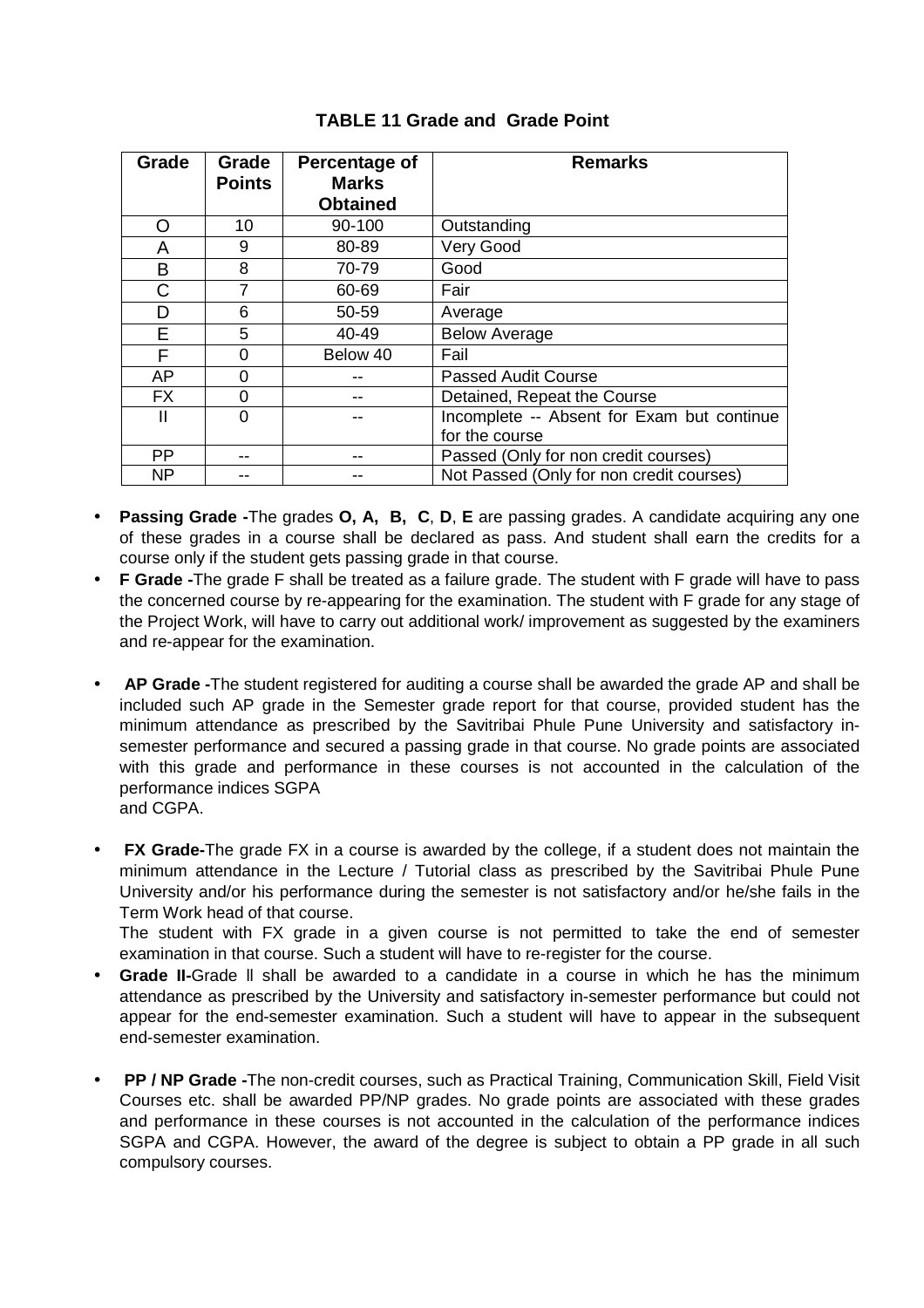• The student with F / FX / grade II in a course shall not be awarded any credits for that course.

#### **8. PERFORMANCE INDICES:**

#### **R-8.1**

The semester end grade sheet will contain grades for the courses along with titles and SGPA. Final grade sheet and transcript shall contain CGPA.

#### **R-8.2**

**SGPA -**The performance of a student in a semester is indicated by a number called the Semester Grade Point Average (SGPA). The SGPA is the weighted average of the grade points obtained in all the courses, seminars and projects registered by the student during the semester.

(i) Semester Grade Point Average (SGPA) =  $\boldsymbol{p}$  $Ci$   $Gi$ Σ  $i=1$  $SGPA =$  $\boldsymbol{p}$  $\Sigma$ Ci  $i=1$ 

 $\Sigma$  Grade Points Earned X Credits for each course

## **Total Credits**

For Example: suppose in a given semester a student has registered for five courses having credits C1, C2, C3, C4, C5 and his / her grade points in those courses are G1, G2, G3, G4, G5 respectively.

Then students

 $SGPA =$ 

$$
C1G1 + C2G2 + C3G3 + C4G4 + C5G5
$$

$$
SGPA =
$$

$$
C1 + C2 + C3 + C4 + C5
$$

SGPA is calculated up to two decimal places by rounding off.

#### **R-8.3**

 **CGPA-** The CGPA is the weighted average of the grade points obtained in all the courses (Theory/term work/practical/oral/presentation) of first semester to eighth semester for the students admitted in the First year and third to eighth semester for the students directly admitted at Second year. It is calculated in the same manner as the SGPA.

#### **R-8.3**

 ln case of a student passing a failed course or in case of improvement, the earlier grade would be replaced by the new grade in calculation of the SGPA and CGPA.

#### **9. RESULT:**

 Based on the performance of the student in the semester examinations, the University of Pune will declare the results and issue the Semester Grade sheets.